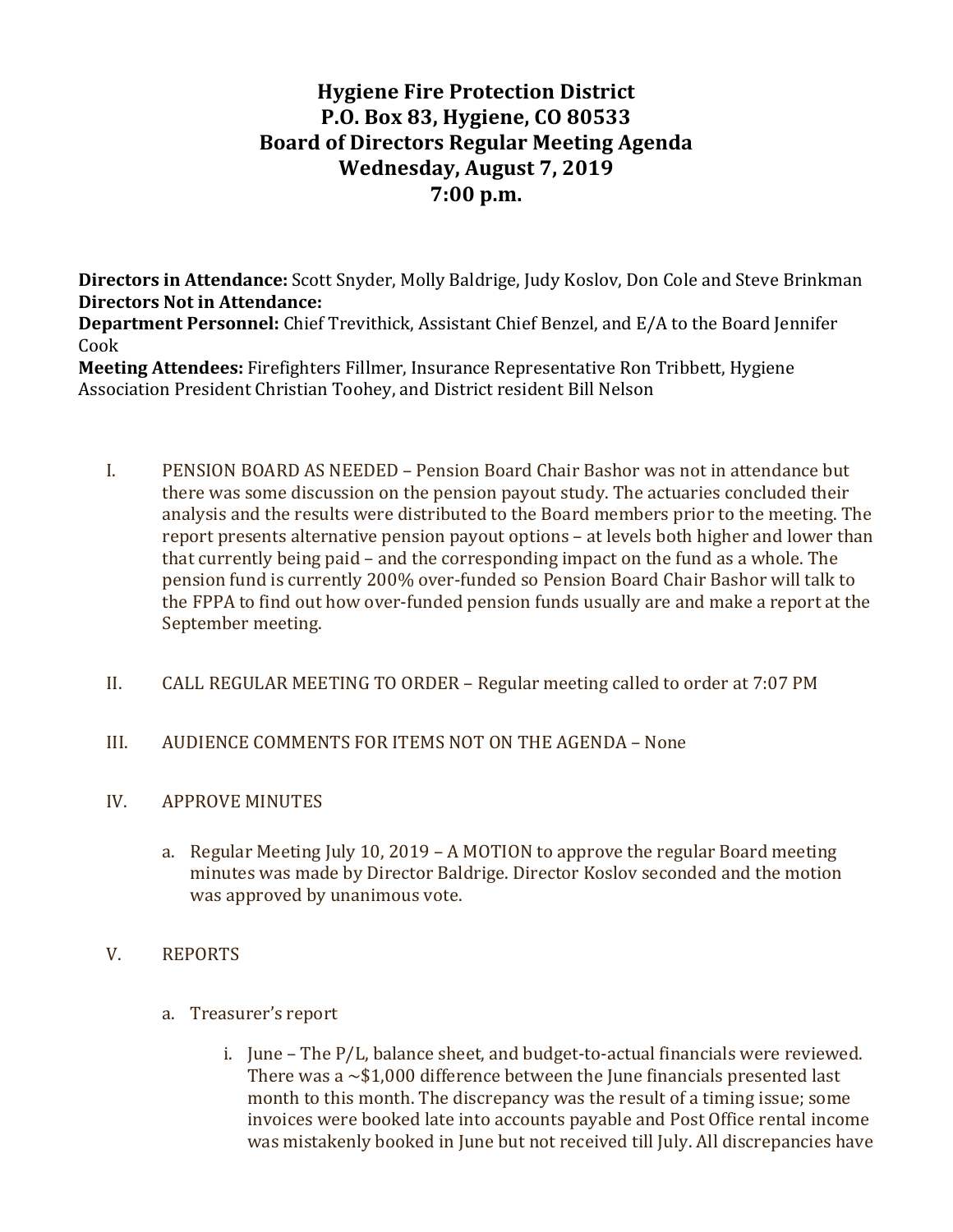been identified and corrected. A MOTION to approve the June financials was made by Director Brinkman. Director Cole seconded and the motion was approved by unanimous vote.

- 1. The July financials were reviewed. Nothing unusual or of concern.
- 2. We've used 46% of the funds allocated for the shift staffing program. Assistant Chief Benzel reported that the program has been very successful; coverage in July was 97% and he will continue to work towards 100% coverage for each month.
- 3. The Colorado Department of the State Auditor approved our 2018 Application for Exemption From Audit.
- ii. Charge Card Changes Another company recently acquired our bank and the transition disrupted a lot of the procedures that we had in place with our checking accounts. We've since moved our accounts to a different bank but the new bank will not issue debit cards because we are using public funds. As a result, we will need to apply for credit cards and be diligent about paying off the balances in full each month. The cards will be allotted to four designated officers and each card will have a \$5K limit. Director Baldrige read a written resolution to the Board members, outlining the circumstances, reasons, requirements and limits of using credit cards for operating purposes. A MOTION was made by Director Brinkman to approve the resolution. Director Cole seconded and the motion was approved by unanimous vote. Directors Snyder and Koslov signed the resolution and Director Baldrige will send it along with the application for credit cards.
- iii. Tribbett Ron Tribbett from First Fire Services reviewed our liability coverage and premiums for the new annual period and discussed changes related to recent equipment acquisitions. He also gave an overview of the training safety courses available and the corresponding insurance benefits.
- b. Secretary's report
	- i. Upcoming deadlines
		- 1. Director Baldrige needs to present the first draft of the 2020 budget at the October board meeting.
			- The public meeting in November is when the Treasurer usually presents the 2020 budget for public comment. Director Baldrige is not available for the November meeting so it was decided that the budget would be simultaneously presented for public comment and approved by the Board at the December meeting.
		- 2. Elections Three Board members' terms are up next year and we need to keep looking for alternatives to fill those positions. Directors Snyder and Koslov have the option to run for another term but Director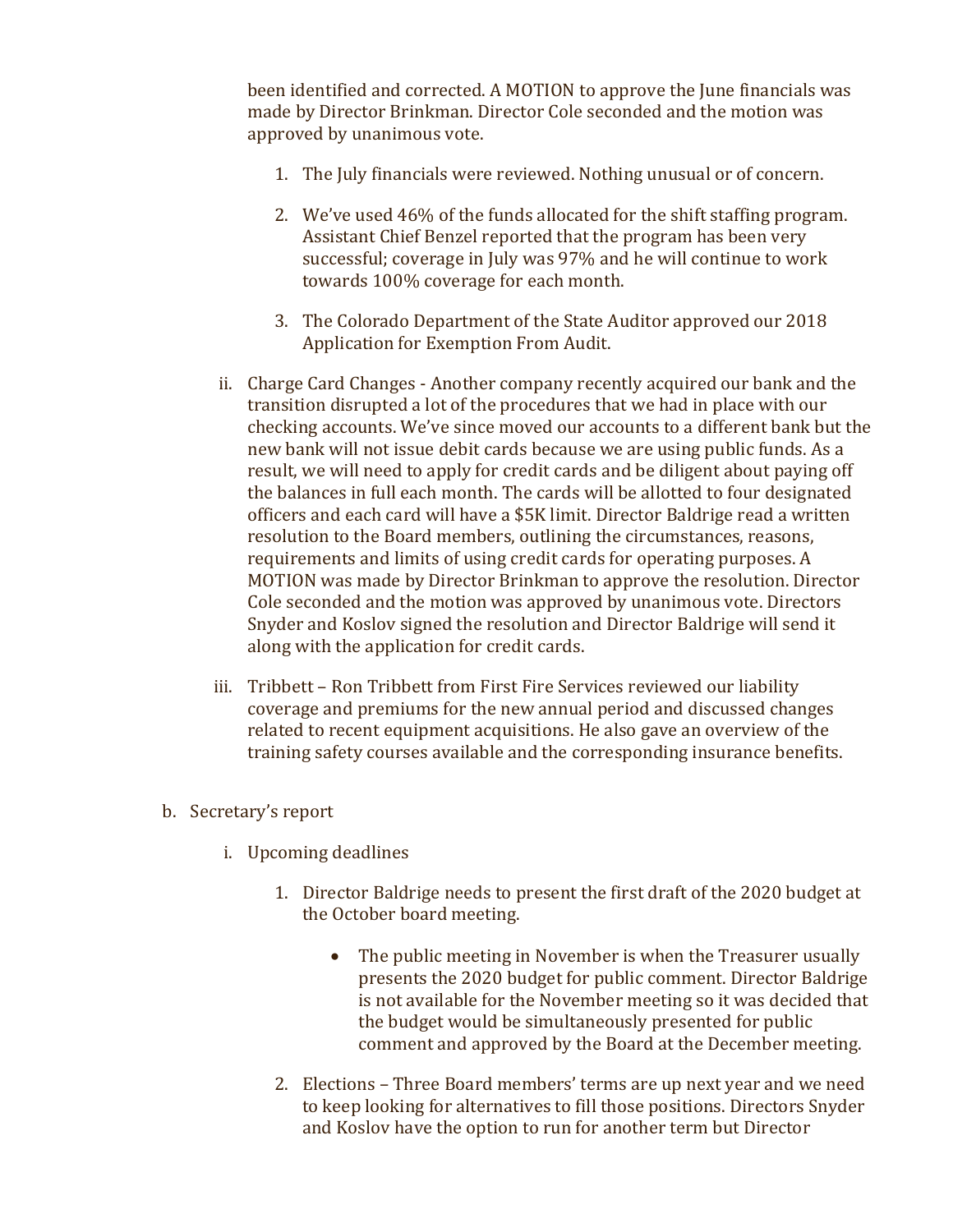Baldrige is term limited and will need to be replaced. There are at least three residents who have expressed interest in running, including Bill Nelson, who attended the meeting for the specific purpose of getting more information on how and when he can self-nominate.

- 3. Archive Migration Director Koslov is concerned about files being corrupted by the migration from Box.com to Google Drive. The Board members generally agreed that either online storage platform is acceptable but that it made the most sense to have all processes under the same umbrella. Most of the Department already uses Google Drive to maintain and share files so the archives should be housed in the same location. A MOTION to move the online archives from Box.com to Google Drive was made by Director Baldrige. Director Brinkman seconded and the motion was approved by unanimous vote. Executive Assistant Jen will review the existing archives and relocate any misfiled items by the end of the month and alert Director Baldrige when the final "clean" version is ready. Director Baldrige will make a complete backup of the archives and then upload all files to Google Drive.
- c. Chief's Report
	- i. Ambulance Service The Mountain View District went through the process of getting their own ambulance they may be able to answer some of our questions. Chief Trevithick will contact Director Snyder to figure out a time to meet with Mt. View and decide on next steps.
	- ii. 2841 Vehicle Title No change. Chief Trevithick just got the papers for the Jet Ski trailer so he will get both titles at the same time.
	- iii. IT Program
		- 1. Discuss need to migrate archives to Google Docs See Secretary's Report, Vb3
		- 2. Update on IT projects and cost Auxiliary Volunteer Bob Barnaby has finished the majority of his IT plan to get Department technologies secured and streamlined, and most regular IT-related expenses have been consolidated or eliminated as needed. Director Baldrige noted that when these changes were made, no one from the Department was kept in the loop regarding billing and finance. When the debit cards stopped working, the only people who were notified were people managing the IT program. She emphasized that the Treasurer and Fire Chief (at minimum) should be kept apprised of all financial changes and included as contacts on all exchanges when outside people are involved with operational modifications.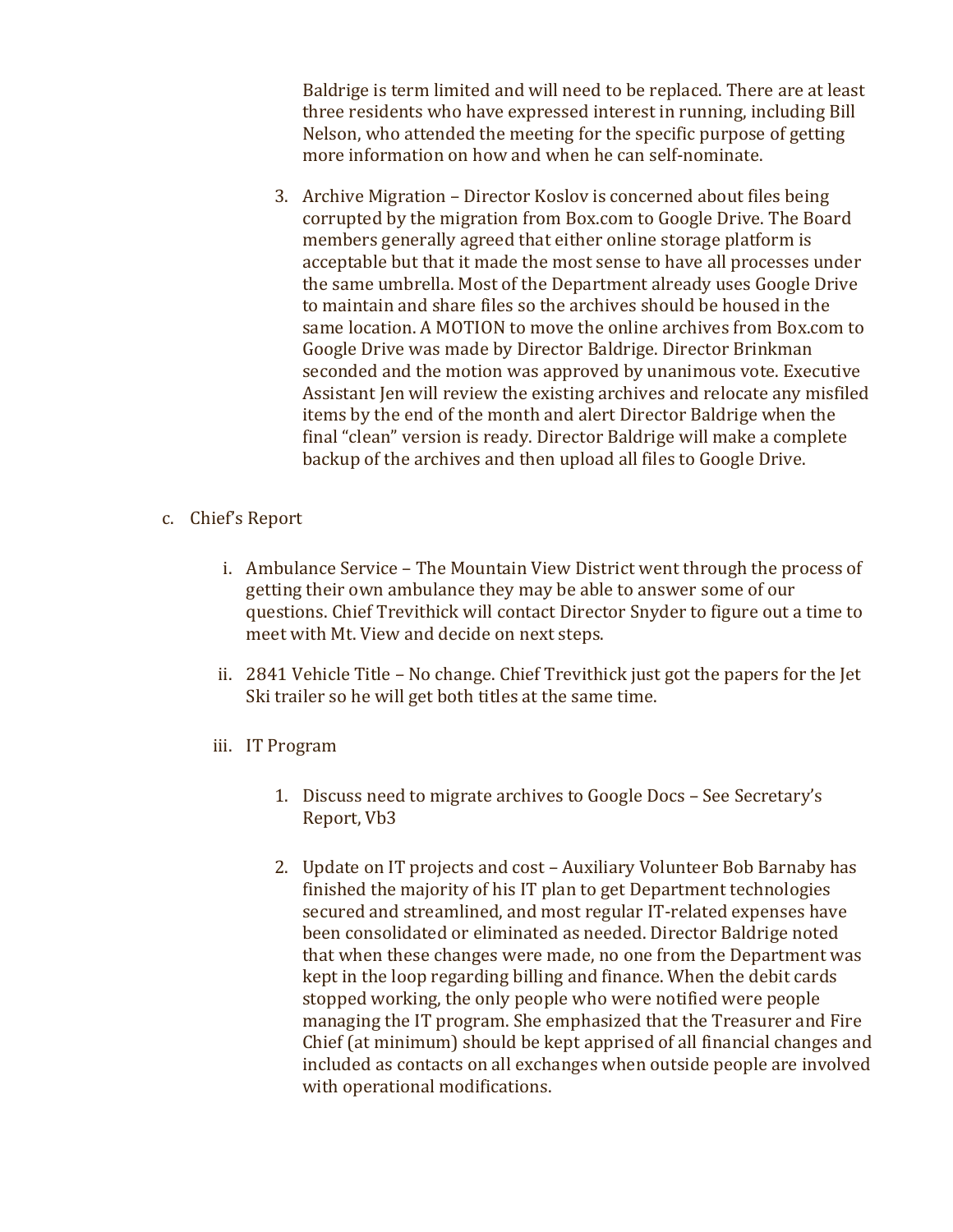- Chief Trevithick will ask Auxiliary Volunteer Barnaby for a summary of IT processes that he put in place, including the names of providers, what they are providing and all login information.
- iv. Public Information Officer (PIO) Assistant Chief Benzel met with the Community Resource Representative from Boulder County. She was very helpful and suggested that Assistant Chief Benzel start by drafting two separate communication policies. The first policy is for external communications, what the message is and how the Department will respond to community feedback. The second policy covers internal communications on expectations and standards for how the Department will manage our message to community, who will be responsible and what mediums will be used. Assistant Chief Benzel has already started drafting these policies and will get more involved in social media for the Department until he can start PIO classes early next year.
- v. Fuel Tanks Chief Trevithick is now working to get a permit to put the fuel tanks just outside the station. The breaker box is full and we have an electrician drawing up new wiring plans for a new, enlarged breaker panel. Once completed, he will re-submit the permit application to Boulder County. The final steps will be to install protective bollards around the fuel tanks once the tanks been affixed to the concrete.
- vi. Mutual Aid Still in process. Part of the challenge in negotiating new agreements stems from the difficulty in determining what level of manpower and apparatus that we can guarantee. Chief Trevithick plans to meet with Mountain View to discuss possible arrangements.
- vii. SCBA Recall, Lyons Plans No update
- viii. Grant Writer FF Novickis also volunteers with the Front Range District and was able to put Chief Trevithick in touch with a grant writer that they use. The terms of the contract require  $$1,000$  up front and another  $$3,000$  when he writes the grant. He has a 95% success rate and Front Range highly recommends him. If his grant application is rejected he will continue to rewrite it for up to three years but we will have to pay him each for each rewrite.
	- ix. Other Issues & Opportunities
		- 1. The Association is going through the hiring process right now and there are some promising applicants who also live locally. The Officers are meeting next week to decide which of the candidates should be brought on.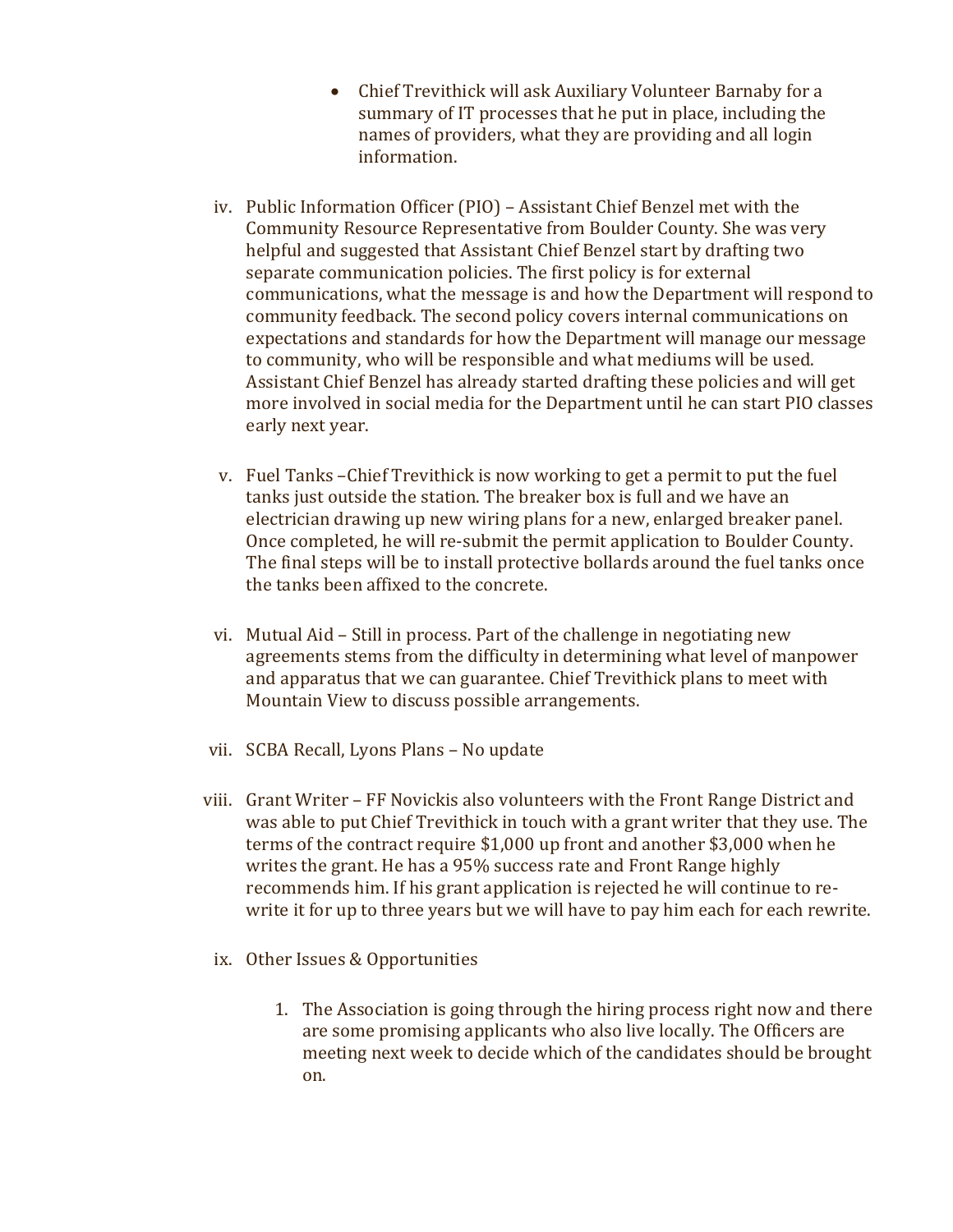- Three members were recently hired to work full-time for paid Departments. They all took a 3-month leave of absence from the HFPD to go through academy at their respective Departments but they plan to resume volunteering for Hygiene once they complete their training.
- 2. One of the trucks recently got stuck and had to be towed out. Nothing was broken except for the chock box and it was already damaged from a previous incident.

#### VI. OLD BUSINESS

- a. Newsletter Director Baldrige sent out the latest version yesterday and has since added more of the agreed-upon content. She will incorporate additional comments and re-send to everyone for review.
- b. Member Commitment Contract for Department Paid Training The process to finalize the new contracts is ongoing and Assistant Chief Benzel is working with our attorneys to address remaining concerns.
	- i. The loan agreements sent by certified mail to the two dropouts were returned as undeliverable. Assistant Chief Benzel is going to change the dates on the agreement and try to resend.

## VII. NEW BUSINESS

- a. President of the Hygiene Community Association, Christian Toohey, attended the meeting to ask if the Fire Department would help with traffic and safety for the upcoming Hygiene Hay Days festival. He also invited the Department to participate with a display of equipment and techniques so the community can learn more about FF operations. He will work with Chief Trevithick to work out the details.
- b. We received a Notice of Annexation for a portion of the District off Airport Road. Builders are looking to develop a large section of property and they want to it to be incorporated into the Longmont Fire District. Director Koslov will pass the notice on to our attorneys for review and remind them that all invoices should be sent to the property developers.
- c. Longmont Fire is moving Station  $2$  to a new location.
- d. Executive Session for Chief Performance Review A MOTION to go into executive session was made by Director Brinkman at 8:58 PM. Director Baldrige seconded and the motion was approved by unanimous vote.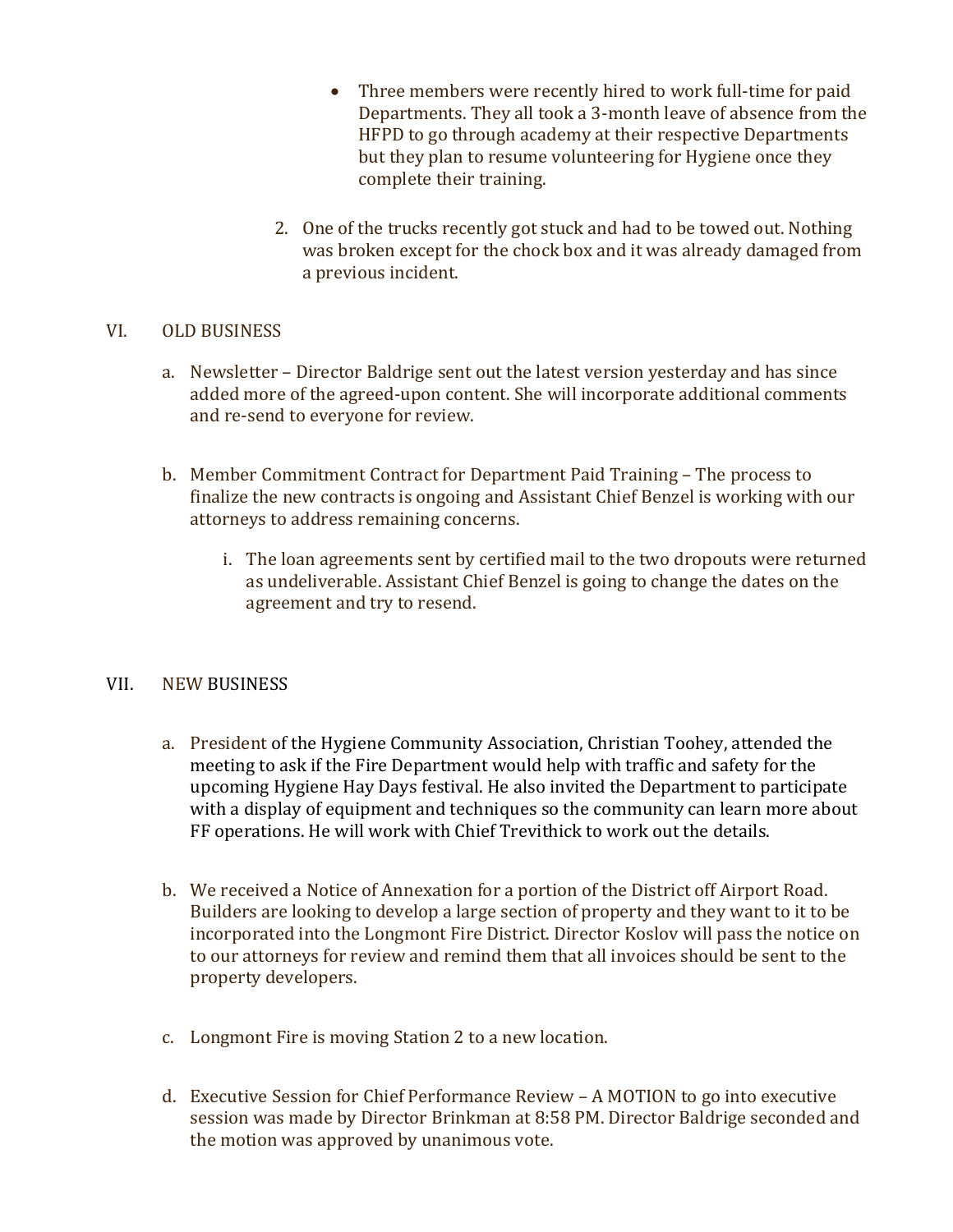#### VIII. AGENDA NEXT MONTH

- a. Work Session No discussion
- b. Regular Meeting No discussion
- IX. ADJOURNMENT A MOTION to adjourn the meeting was made by Director Brinkman at 9:45 PM. Director Baldrige seconded and motion was approved by unanimous vote.

## Motion/Resolution Summary:

- MOTION to approve the regular Board meeting minutes
- MOTION to approve the June financials
- MOTION to approve the resolution for credit cards
- MOTION to move the online archives to Google Drive
- MOTION to go into executive session
- MOTION to adjourn the meeting

## **ACTION ITEMS:**

## **Chief Trevithick**

- Work on getting the title to 2841 and the new Jet Ski trailer
- Coordinate with Director Snyder to meet with Mountain View to discuss their experience getting an ambulance into their District
- Ask Auxiliary Volunteer Barnaby for a summary of IT processes that he put in place, including the names of providers, what they are providing and all login information

## **Assistant Chief Benzel**

- Continue working with our attorney as needed to re-write the existing reimbursement agreement

## **All Board Members - NONE**

#### **Director Snyder**

- Coordinate with Chief Trevithick to meet with Mountain View to discuss their experience getting an ambulance into their District